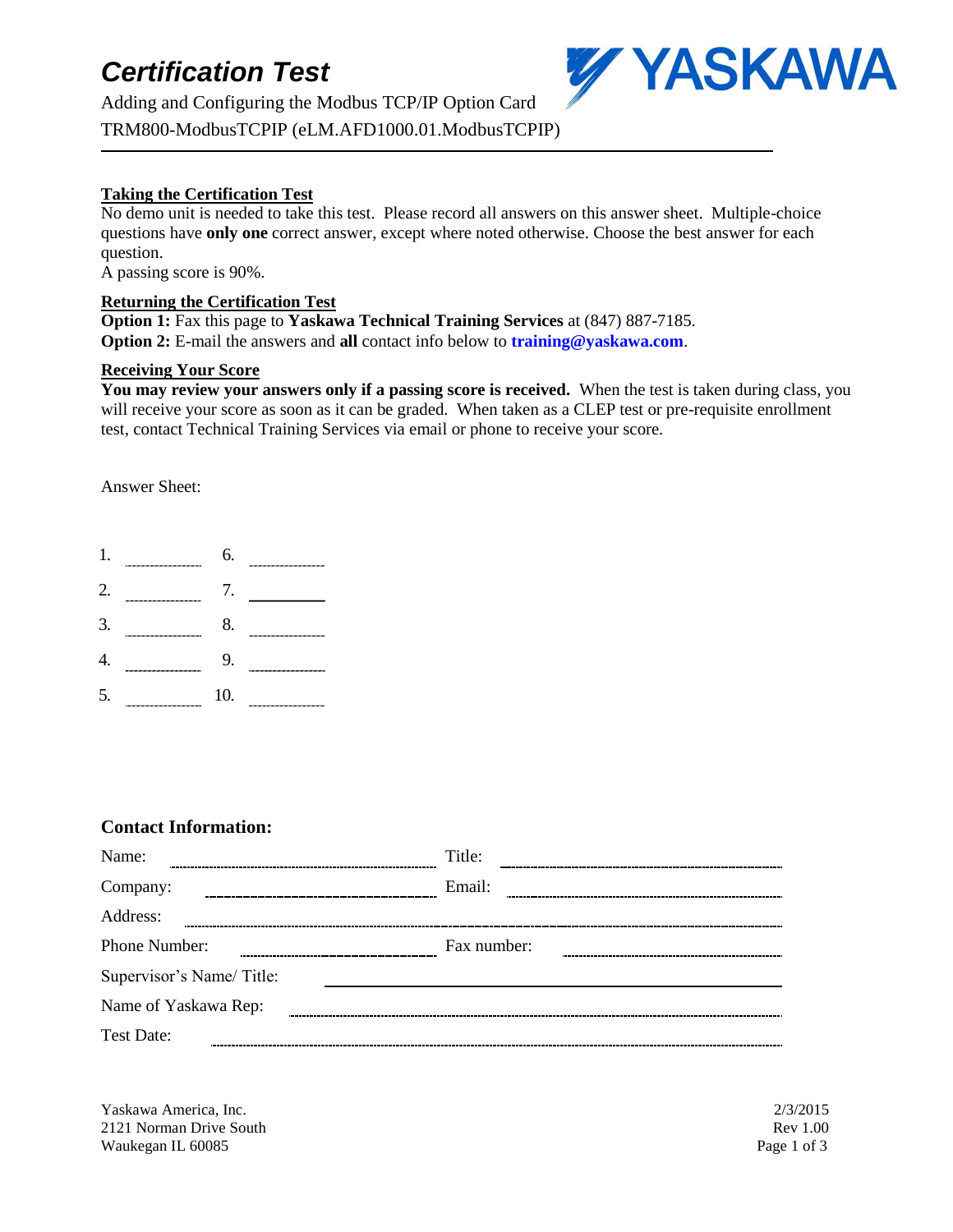## *Certification Test*

Adding and Configuring the Modbus TCP/IP Option Card TRM800-ModbusTCPIP (eLM.AFD1000.01.ModbusTCPIP)



- 1. What is the difference between the SI-EM3 and SI-EM3D options?
	- A. One is for the standard sized drives and the other for micro sized drives
	- B. One is single port and the other is dual port
	- C. One is for Modbus TCP/IP and the other for EtherNet/IP
	- D. There is no difference
- 2. How should the Modbus TCP/IP board be grounded?
	- A. Wire between board mounting screw and driver ground
	- B. Star washer with mounting screw
	- C. To the secondary of the Drives control transformer
	- D. It shouldn't be grounded
- 3. Which network topology or topologies require an option board with dual RJ45 jacks/ports?
	- A. Star
	- B. Tree
	- C. Star or Tree
	- D. Line or Ring
- 4. How is RSTP enabled on a Yaskawa Modbus TCP/IP option card?
	- A. Option card webpage
	- B. Yaskawa.com homepage
	- C. Dipswitch
	- D. Parameter F7-13
- 5. Instead of manually setting the option board's IP address, you want the network to set the address via DHCP, which setting would achieve this?
	- A.  $b1-02=3$
	- B. F7-01=0.0.0.0
	- C.  $H5-01=31$
	- D.  $F7-13=2$
- 6. Which bit of information is NOT shown on the Modbus TCP/IP option card webpage?
	- A. Serial Number
	- B. MAC ID
	- C. Wireless SSID
	- D. Firmware version